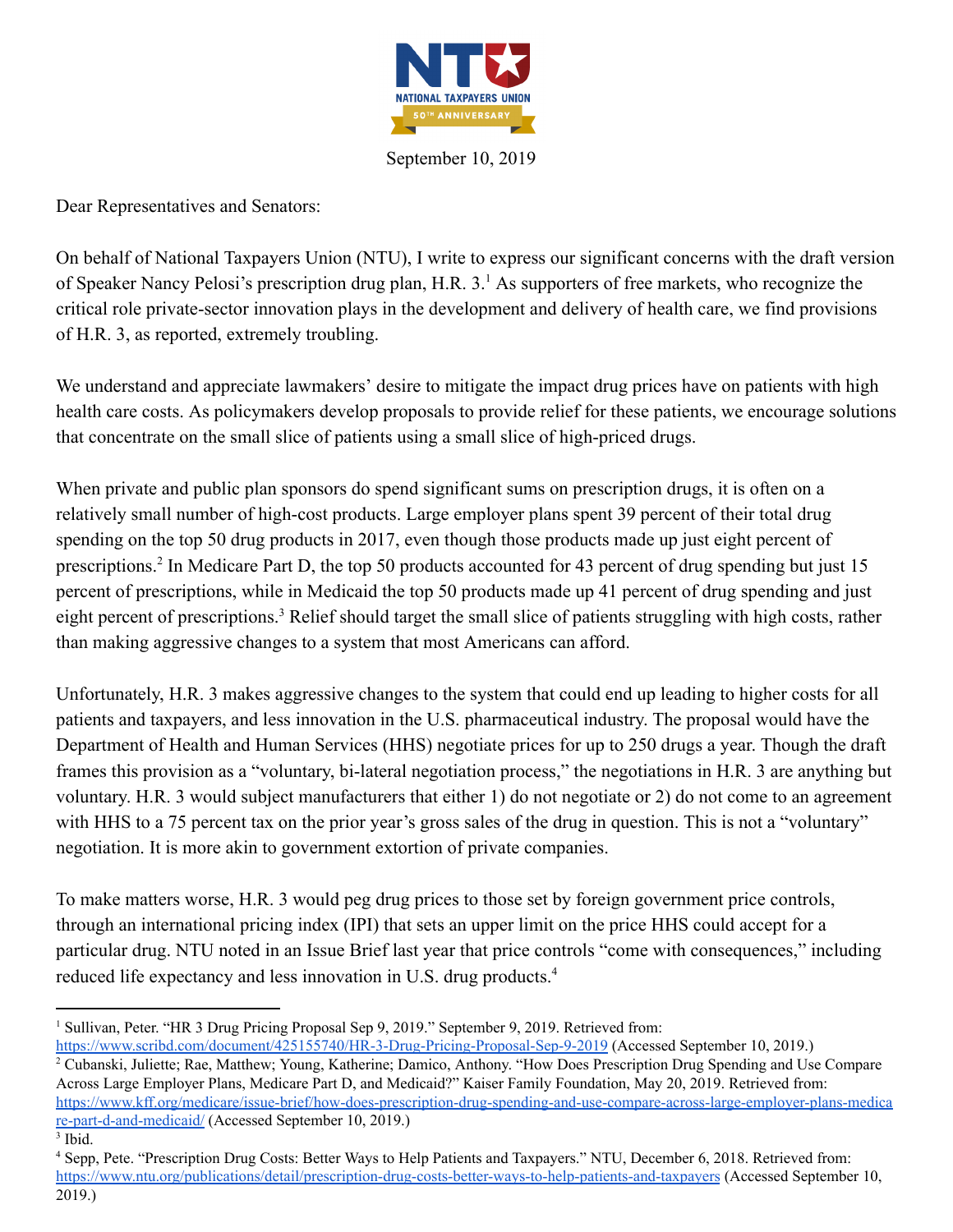In one particularly far-reaching aspect of this proposal, H.R. 3 would force drugmakers to offer the price they negotiate with HHS to all other payers public and private, including group health plans and group/individual health insurance plans. While the proposal is unclear on how HHS would enforce mandating a price normally negotiated between private parties, the penalties H.R. 3 assesses for noncompliance are exorbitant. If a manufacturer charges a private plan sponsor above the HHS-negotiated price, the manufacturer can be charged a civil penalty of up to ten times the difference between that higher price and the HHS-negotiated price.

While H.R. 3 calls for HHS to consider research and development costs, sales information, and more when negotiating the price of a drug, it seems manufacturers would have little to no recourse if they disagree with the price HHS demands. If they do not come to an agreement with HHS, they would be charged the aforementioned 75 percent "Non-Compliance Fee." If they charge a private or public plan sponsor more than the negotiated price, they would be assessed a civil penalty worth up to ten times the price difference.

Under H.R. 3, manufacturers would also be prohibited from increasing their prices for drugs in Medicare Parts B or D faster than inflation. When the Senate Finance Committee proposed similar inflation caps, NTU noted that the larger the difference between this government-imposed cap (on programs with tens of millions of enrollees) and the market price for a drug, the more plan sponsors and drugmakers will seek to recoup those costs elsewhere.<sup>5</sup> All told, inflation caps could work against lawmakers' mission to lower health care costs for Americans. Unfortunately, H.R. 3 would take these inflation caps a significant step further than the Senate Finance proposal, by setting the base inflation year as 2016. The draft proposal notes their inflation cap "would wipe out the last three years of price hikes in Medicare Part B  $\&$  D, lowering prices further and for more drugs than the Senate Finance inflation rebate."<sup>6</sup>

Fortunately, there is a better path forward for lawmakers than H.R. 3. The first step is to remove some of the regulatory barriers that prevent generic and biosimilar products from coming to market in a timely manner. For example, S. 2161, the Reciprocity Ensures Streamlined Use of Lifesaving Treatments (RESULT) Act of 2019, would be a strong start to reforming the FDA's outdated approach to approvals, by providing an expedited, reciprocal approval process for drugs, biologics, or medical devices that have been authorized to be lawfully marketed in a limited set of other countries.<sup>7</sup>

A second step would be to remove some of the backwards incentives currently in place across a variety of federal health programs. Both the American Action Forum (AAF) and the Medicare Payment Advisory Commission (MedPAC) have identified market-oriented fixes to the Medicare Part D catastrophic phase, where taxpayers are currently on the hook for 80 percent of drug plan costs beyond a certain threshold. Their proposals would lower or eliminate Medicare's reinsurance subsidies in the catastrophic phase, make plan sponsors liable for a majority of costs, and move manufacturer rebates from the "donut hole" phase to the catastrophic phase.<sup>8</sup> Such changes would protect both taxpayers and those patients with high prescription drug costs.

<sup>5</sup> Lautz, Andrew. "Senate Finance Committee Should Remove Part D Inflation Caps From PDPRA." NTU, July 24, 2019. Retrieved from: https://www.ntu.org/publications/detail/senate-finance-committee-should-remove-part-d-inflation-caps-from-pdpra (Accessed September 10, 2019.)

 $6$  Ibid., 1.

<sup>7</sup> Lautz, Andrew. "NTU Thanks Senator Cruz for Introducing the RESULT Act." NTU, July 26, 2019. Retrieved from: https://www.ntu.org/publications/detail/ntu-thanks-senator-cruz-for-introducing-the-result-act (Accessed September 10, 2019.) <sup>8</sup> Lautz, Andrew. "Why NTU Opposes an Inflation Cap for Medicare Part D." NTU, July 16, 2019. Retrieved from: https://www.ntu.org/publications/detail/why-ntu-opposes-an-inflation-cap-for-medicare-part-d (Accessed September 10, 2019.)